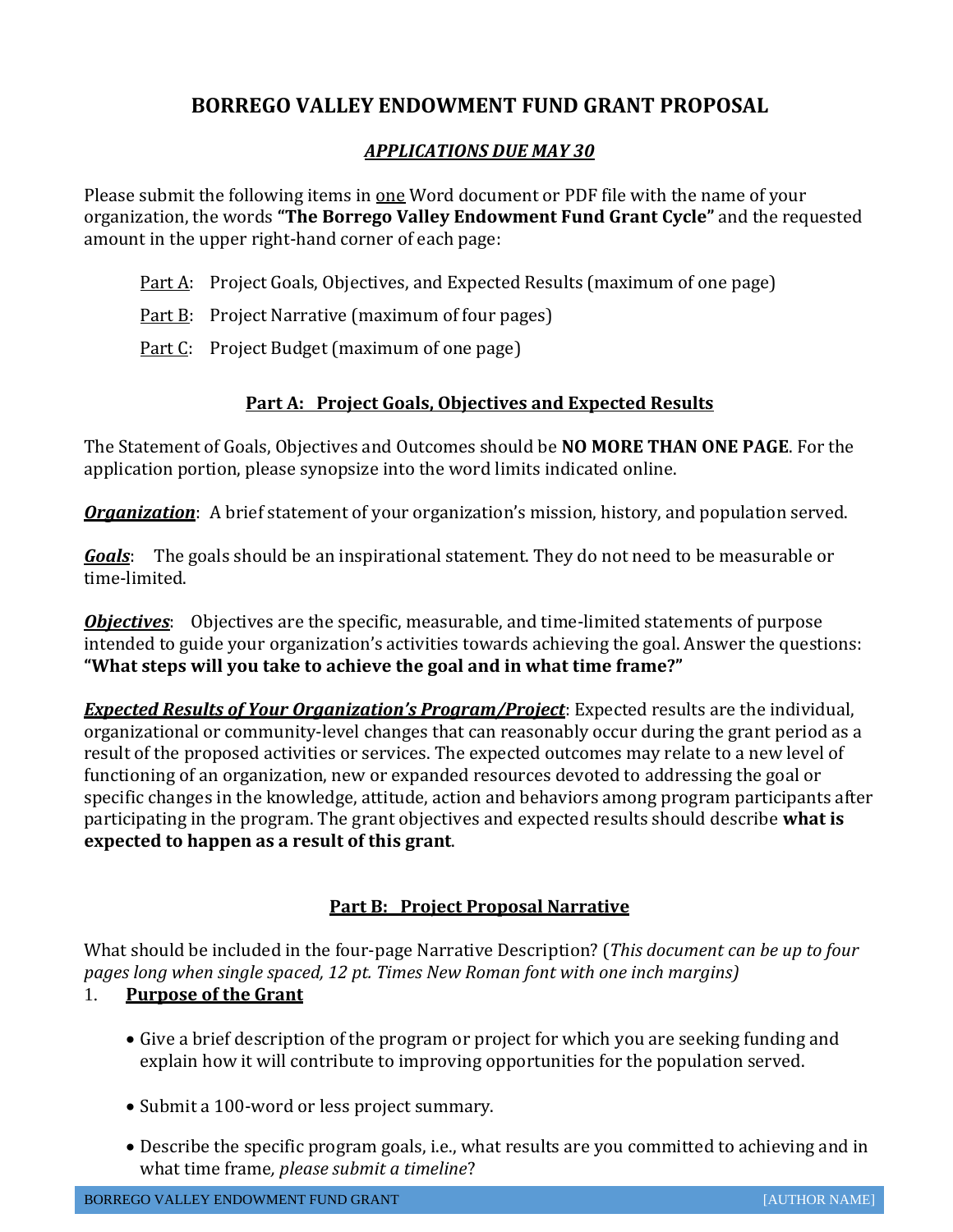## 2. **Program Description**

- Describe the main strengths of the program.
- Describe the research-based, proven model for the proposed program.
- Provide evidence of the success of this or similar approaches on the population in Borrego

Springs or elsewhere.

- Explain the impact of the program on the target population.
- Describe how the program might be sustainable, replicable, and/or scalable.

## 3. **Program Leadership**

- Who (which key individuals) will be responsible for the program's leadership and for achieving the program goals? Who will be responsible for implementing the program and what specific skills and experience do they offer? Please include brief bios of your applicable key staff members.
- How will other staff, board, local community members and/or families of your targeted population contribute to the program's success?
- What collaborative relationships with other nonprofit, government agencies, individuals and/or businesses will you use? How do they contribute to the program's success?

#### 4. **Organization**

- What is the priority of the proposed program within the organization and/or within the fiscal sponsor's organization? The fiscal sponsor organization has to have the management capability for financial administration of the grant.
- What critical resources will the organization and/or fiscal sponsor, if applicable, contribute?
- If the Borrego Valley Endowment Fund were to fund this project, how would your organization sustain the project beyond the proposed one-year grant period?

#### 5. **Performance**

- How will you measure/continue to measure the program success (e.g., what data do you or will you use to demonstrate the achievement of the program goals?) What measurable objectives do you hope to have achieved at the 12-month mark?
- Who will be involved in the program evaluation?
- How will the results of the evaluation be used?